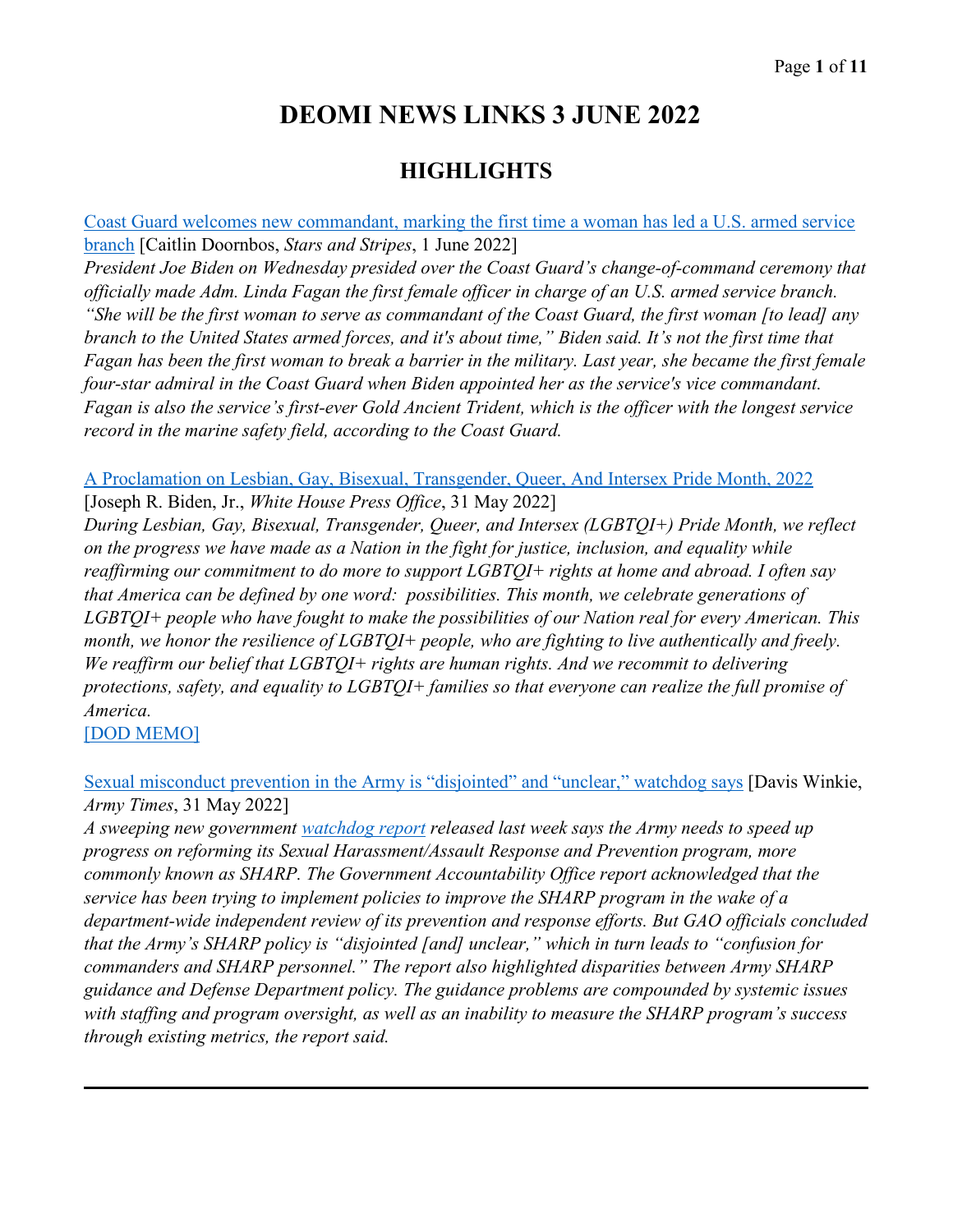## **CULTURE**

#### [Army poll finds widespread unawareness among Gen Z about perks of military career](https://www.stripes.com/branches/army/2022-06-02/gen-z-army-recruit-6207756.html) [John Vandiver, *Stars and Stripes*, 2 June 2022]

*Young adult Americans think they know a lot about Army life, but a newly released cross-generational survey showing otherwise is giving the service impetus to fill in the knowledge gaps amid a recruitment crisis. The "Know Your Army" national consumer survey found that 73% of respondents ages 18 to 25 claimed familiarity with the Army, the highest level of any generation polled. But survey participants in that age group turned out to be largely unaware of what the Army can offer them. The survey was conducted by the Army in March across a sample of 3,000 U.S. adults between the ages of 18 and 76. No margin of error was listed. Top brass has previously sounded alarms over the service's difficulty finding qualified recruits in that 18-25 age range.*  [\[SEE ALSO\]](https://www.army.mil/standto/archive/2022/03/18/)

#### [The Army's reputation for sexual harassment and suicide is keeping Gen Z from joining up, Army](https://taskandpurpose.com/news/is-generation-z-joining-the-army/)  [secretary says](https://taskandpurpose.com/news/is-generation-z-joining-the-army/) [Haley Britzky, *Task & Purpose*, 25 May 2022]

*To recruit Generation Z, the Army has to clearly and publicly show the effort they're making to address sexual harassment, assault, and suicide, Army Secretary Christine Wormuth said. "I think we do need to do more to address their concerns," Wormuth said of Gen Z in an interview with Task & Purpose on Monday. She recalled reading something that explained how the "mainstream media's coverage of the Army" tends to focus on sexual assault and harassment, suicide, and safety violations. But there are "a lot of fantastic things that are happening in the Army that just don't get covered," she said. But she also acknowledged on Monday that there could be other factors that will impact how long someone decides to stay in the Army. Various state laws discriminating against LGBTQ people, as well as state laws banning abortion, are "potentially" an issue in regards to retaining soldiers, she said.* 

#### ["Devotion" trailer teases the story of a Medal of Honor recipient who tried to save his wingman in the](https://taskandpurpose.com/entertainment/devotion-trailer-brings-jesse-browns-heroism-in-korean-war-to-life/)  [Korean War](https://taskandpurpose.com/entertainment/devotion-trailer-brings-jesse-browns-heroism-in-korean-war-to-life/) [Nicholas Slayton, *Task & Purpose*, 28 May 2022]

*This year audiences will be able to go to the movies and see the story of a trailblazing, brave Navy aviator and his heroics in combat. It's not Top Gun: Maverick, but a new movie about a real-life hero: Jesse L. Brown. Brown was the son of a sharecropper who overcame the obstacles of segregation to become the first African-American naval aviator. He died on Dec. 4, 1950, while his comrade and close friend Thomas Hudner tried to save him behind enemy lines. Brown and Hudner's story is being told in the new movie Devotion and the first teaser trailer was just released ahead of Memorial Day. It's a rare Hollywood look at the Korean War–the teaser [trailer](https://youtu.be/-2qpKUExOnE) even calls it "America's forgotten war." The trailer doesn't say much on the plot, but gives audiences a glimpse of Brown (Lovecraft Country's Jonathan Majors) struggling to overcome racism in the military and his struggle to become a pilot.* 

#### ["Fire Island" star Bowen Yang on how LGBTQ spaces can be unwelcoming for queer Asians](https://www.nbcnews.com/news/asian-america/fire-island-star-bowen-yang-lgbtq-spaces-can-unwelcoming-queer-asians-rcna31306) [Kimmy Yam, *NBC News*, 2 June 2022]

*The Asian American queer rom-com "Fire Island" spotlights the power of queer Asian friendship particularly in spaces that aren't always inclusive of LGBTQ people of color. Actors Bowen Yang and Margaret Cho, who star in "Fire Island," said that the getaway in Long Island, New York, is meant to be an inviting hub of queer joy, but it's been criticized for its increasingly exclusive wealthy and White patronage. It's an undercurrent theme in the film, but they hope the rom-com, which premieres Friday*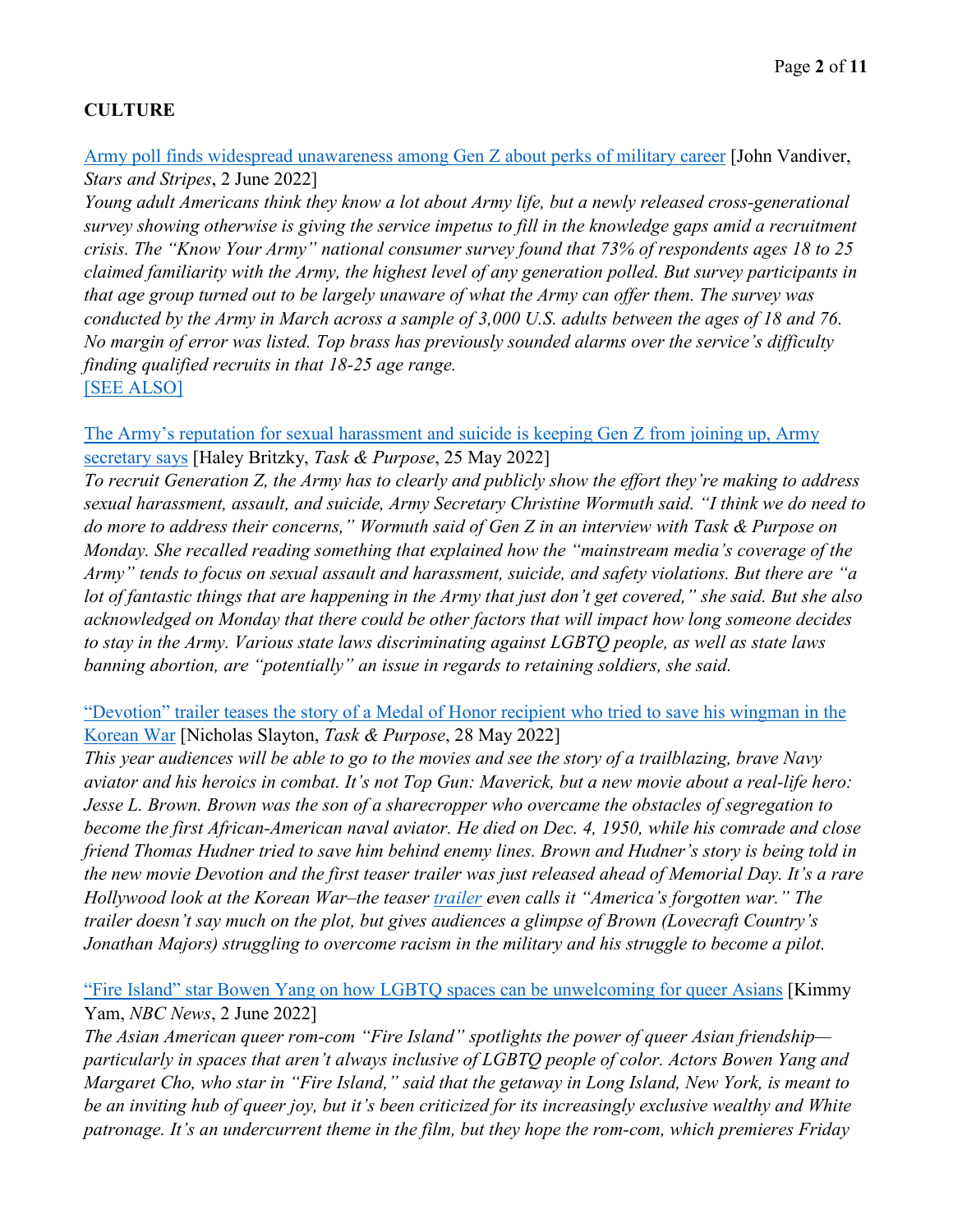*on Hulu, can show just how important their queer Asian friendships are in allowing them to feel a sense of liberation that the island doesn't always foster for all.* 

### [Fort Bragg as Fort Liberty? Commission Announces Names to Erase Confederate Ties](https://www.govexec.com/defense/2022/05/fort-bragg-fort-liberty-commission-announces-names-erase-confederate-ties/367376/) [Jacqueline Feldscher, *Government Executive*, 25 May 2022]

*The Army's Fort Bragg would become Fort Liberty under recommendations released Tuesday by a commission that studied whether military bases with Confederate ties should be renamed. The commission also suggests that eight other bases be renamed for military heroes. Of the nine bases expected to get new names, two are named for Black Americans. Asked why so many bases were renamed for White men, members of the commission said that they had to make difficult decisions because there are so many military heroes and a small number of bases. However, a source familiar with the commission's deliberations told Defense One that the suggested name for the North Carolina base, which is home to Army Special Operations Command, was driven by parochial posturing, not racism. Leaders of various Army units, including some in the special operations community, didn't want the base to be "named for anyone not from their tribe," and vetoed some of the candidates.* [\[SEE ALSO\]](https://taskandpurpose.com/news/fort-hamilton-general-lee-john-warren-avenue/)

[Lakota elders helped a White man preserve their language. Then he tried to sell it back to them.](https://www.nbcnews.com/news/us-news/native-american-language-preservation-rcna31396) [Graham Lee Brewer, *NBC News*, 3 June 2022]

*Ray Taken Alive had been fighting for this moment for two years: At his urging, the Standing Rock Sioux Tribal Council was about to take the rare and severe step of banishing a nonprofit organization from the tribe's land. The Lakota Language Consortium had promised to preserve the tribe's native language and had spent years gathering recordings of elders, including Taken Alive's grandmother, to create a new, standardized Lakota dictionary and textbooks. But when Taken Alive, 35, asked for copies, he was shocked to learn that the consortium, run by a White man, had copyrighted the language materials, which were based on generations of Lakota tradition. The traditional knowledge gathered from the tribe was now being sold back to it in the form of textbooks.* 

[Monument honoring Black Civil War unit rededicated](https://apnews.com/article/boston-race-and-ethnicity-massachusetts-civil-wars-ibram-x-kendi-86cc27e4d223537f7821d1043c377722) [Philip Marcelo, *The Associated Press*, 1 June 2022]

*A Boston memorial to a famed Civil War unit made up of Black soldiers was rededicated Wednesday after a three-year long restoration with a ceremony filled with song and somber reflection. The Robert Gould Shaw and the Massachusetts 54th Regiment Memorial—considered the nation's first honoring Black soldiers—underscores how ending slavery was not just about one man, but many, said Dr. Ibram X. Kendi in his remarks. The towering bronze relief by American sculptor Augustus Saint-Gaudens captures the stirring call to arms answered by Black soldiers who served in the unit, which was popularized in the 1989 Oscar-winning movie "Glory." The unit's heroism during its failed assault on Fort Wagner in South Carolina inspired tens of thousands of Black men and others to sign up for the Union Army, helping turn the tide of the war.* 

[Out of the shadows, an Airman's empowering journey to new life](https://www.afsc.af.mil/News/Article-Display/Article/3049349/out-of-the-shadows-an-airmans-empowering-journey-to-new-life/) [2nd Lt. Leyinzca Bihlajama, *72nd Air Base Wing Public Affairs*, 1 June 2022]

*Imagine feeling as though you've been portraying a fictional character your entire life. That is how Staff Sgt. Bryan Tisdale, the assistant noncommissioned officer in charge in the 72nd Logistics Readiness Squadron, and many other members of the transgender community, have felt. Prior to her self-*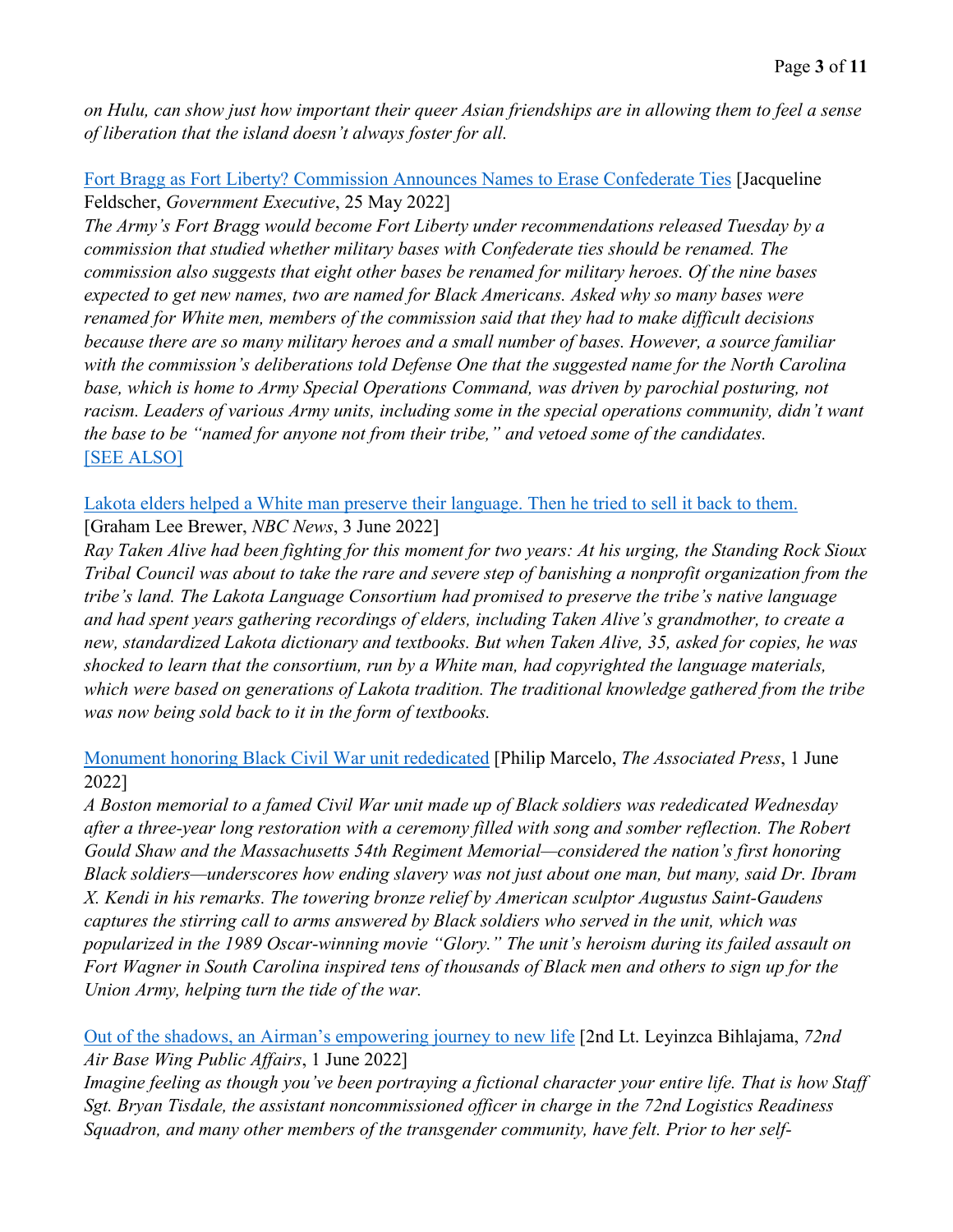*acceptance and coming out to her peers, Tisdale lived with the tribulation, constantly questioning Bryan's masculinity and behaviors. As Tisdale grew, she realized that her attraction to women went beyond admiration, she identified as a female and battled with self-acceptance. Growing up in a very traditional and conservative household, Tisdale says she's always felt forced to behave more masculine. With a strong desire to serve her country, Tisdale joined the Air Force in September 2007. During that time the Don't Ask, Don't Tell Policy was in place. In fear of hate and retribution, Tisdale continued to suppress her true identity.* 

[Same-Sex Marriage Support Inches Up to New High of 71%](https://news.gallup.com/poll/393197/same-sex-marriage-support-inches-new-high.aspx) [Justin McCarthy, *Gallup*, 1 June 2022] *Seventy-one percent of Americans say they support legal same-sex marriage, which exceeds the previous high of 70% recorded in 2021 by one percentage point. These data are from Gallup's annual Values and Beliefs poll, conducted May 2-22. When Gallup first polled about same-sex marriage in 1996, barely a quarter of the public (27%) supported legalizing such unions. It would take another 15 years, until 2011, for support to reach the majority level. Then in 2015, just one month before the U.S. Supreme Court's Obergefell v. Hodges decision, public support for legalizing gay marriage cracked the 60% level, and last year it reached the 70% mark for the first time.* 

["Star Wars" supports "Obi-Wan Kenobi" star Moses Ingram amid racist hate from fans](https://abcnews.go.com/GMA/Culture/star-wars-supports-obi-wan-kenobi-star-moses/story?id=85082672) [Stephen Iervolino, *ABC News*, 31 May 2022]

*The official social media platforms for the "Star Wars" franchise posted a unified message of support for "Obi-Wan Kenobi" star Moses Ingram after she shared racist comments directed at her online. "There are more than 20 million sentient species in the Star Wars galaxy, don't choose to be a racist," the message, shared to Instagram on Tuesday, began. "We are proud to welcome Moses Ingram to the Star Wars family and excited for Reva's story to unfold. If anyone intends to make her feel in any way unwelcome, we have only one thing to say: we resist." Ingram's video begins with a collection of nasty comments she had received, including claims that she—or her character, it's unclear—was a "diversity hire" and that she "won't be loved or remembered for this acting role." The actress then addresses her followers directly, saying, "Long story short, there are hundreds of those. Hundreds." Aside from the hate, she said the messages of support "mean the world" to her because "there's nothing anybody can do about this" to make it stop.* 

[State Parks Are Trying to Attract More Diverse Visitors](https://www.pewtrusts.org/en/research-and-analysis/blogs/stateline/2022/05/31/state-parks-are-trying-to-attract-more-diverse-visitors) [Marsha Mercer, *Stateline Daily*, 31 May 2022] *As Americans plan their summer vacations, states around the country are struggling with a persistent challenge: how to attract more Black residents and other visitors of color to their parks. The racial gap in park visitation is longstanding: Officials estimate that about 3 in 4 visitors to America's state and national parks are White, well above the population rate of 60%. The National Park Service in 2013 opened an Office of Relevancy, Diversity and Inclusion and has developed several African American history sites, including in 2017 the Harriet Tubman National Historical Park in New York and the Harriet Tubman Underground Railroad National Historical Park in Maryland, where federal and state agencies operate a visitor center together. In addition to equity and social justice, public health is at stake. Studies suggest millions of Black and Hispanic Americans miss out on the health benefits of being in nature—stress reduction, weight control and physical exercise among them—because they lack access to parks. Those add up to larger health costs.*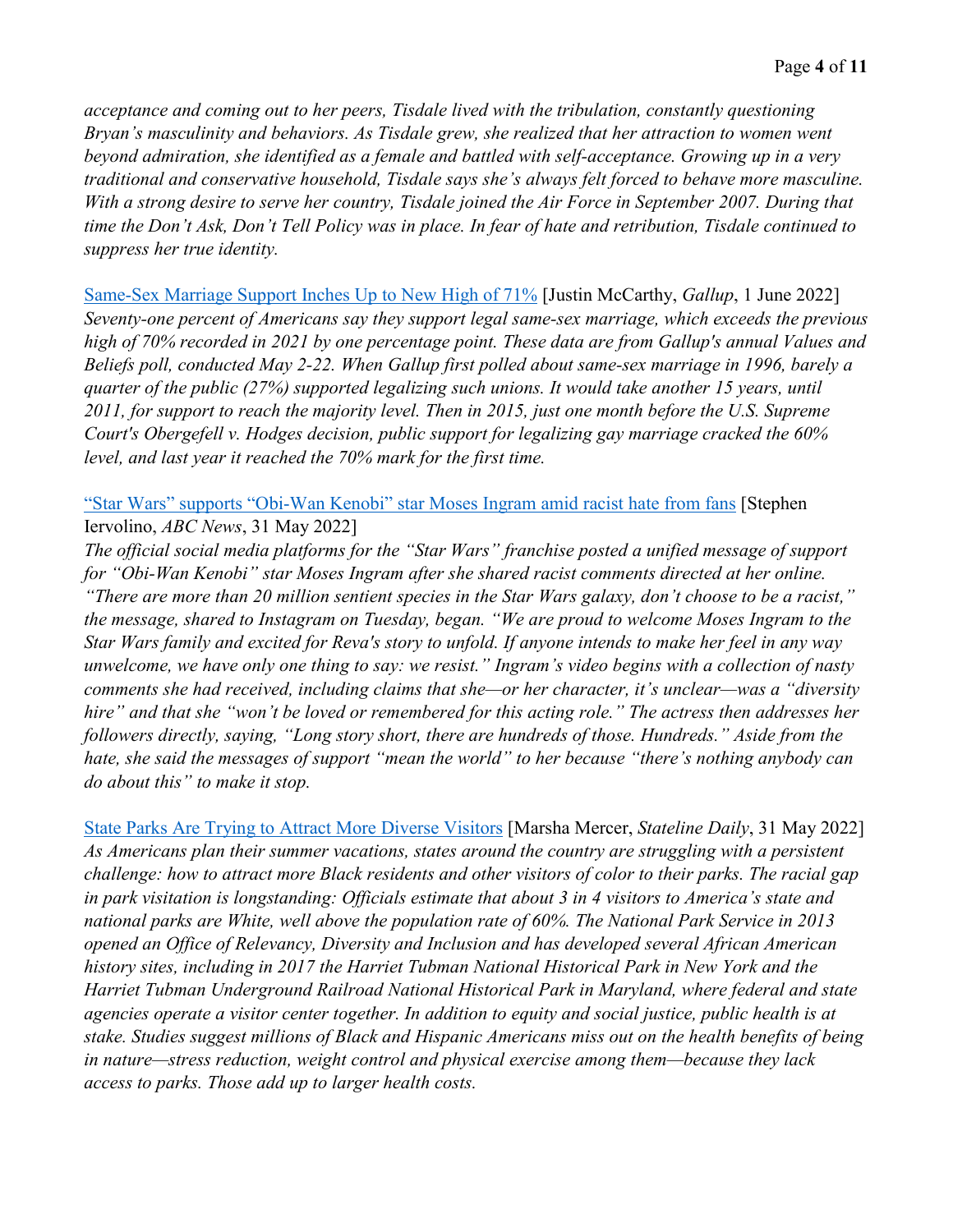[Transformative year: Black coaches now lead 50 percent of NBA teams](https://apnews.com/article/boston-celtics-nba-nfl-sports-a62f219027b6cfebf0453ddd6a022d85) [Tim Reynolds, *The Associated Press*, 3 June 2022]

*It's an annual occurrence in the NBA. Teams change head coaches and the roster of candidates who should get those jobs starts getting bandied about, and especially in recent years those lists almost always included Black candidates. Case in point: Ime Udoka, who is of Nigerian descent. For five years, he was one of those can't-miss candidates but never got hired. That is, until the Boston Celtics gave him the opportunity. And all Udoka did in Year 1 was reach the NBA Finals. Udoka's hiring by the Eastern Conference champion Celtics, who open the NBA Finals on Thursday night against the Golden State Warriors, was part of a transformative year for the league when it comes to diversity within the coaching ranks. In the last 12 months, eight coaching jobs have been filled by Black candidates—and for the first time, half the league's franchises, 15 of the 30, have Black head coaches.* 

## **DISCRIMINATION**

[Christian university proposes limiting expressions of gender and sexuality](https://www.nbcnews.com/nbc-out/out-news/christian-university-proposes-limiting-expressions-gender-sexuality-rcna30337) [Tat Bellamy-Walker, *NBC News*, 24 May 2022]

*A private Christian University in Tennessee has proposed restricting how students express their sexuality and gender on campus. Under the proposed policy at Lee University, students are not allowed to identify or dress as a gender that differs from their "biological sex," or sex assigned at birth, which includes requesting new pronouns. Students are also banned from speaking out against the restrictions, according to a [leaked draft](https://www.scribd.com/document/573588543/Lee-Statement-on-Sexuality-and-Gender%23fullscreen&from_embed) obtained by WTVC-TV in Tennessee. The policies, which are scheduled to go into effect during the fall semester, also prohibit heterosexual sex outside of marriage and displays of affection in same-sex relationships.* 

[A Florida class president couldn't discuss being gay in high school graduation speech—so he talked](https://www.cnn.com/2022/05/25/us/florida-curly-hair-graduation-speech/index.html)  [about his curly hair](https://www.cnn.com/2022/05/25/us/florida-curly-hair-graduation-speech/index.html) [David Williams, *CNN*, 25 May 2022]

*The class president at a Florida high school says he wasn't allowed to share his experience as a gay student in his graduation speech or how the state's so-called "Don't Say Gay" law will affect students like him, so he talked about something else that makes him a little different from his classmates—his curly hair. Zander Moricz, 18, has been active in social justice causes as a student at Pine View School in Osprey, Florida, and led a student walkout in March to protest the controversial measure that bans certain teachings about sexual orientation and gender identity in schools and goes into effect in July. He's also one of the plaintiffs in a [lawsuit](https://www.kaplanhecker.com/sites/default/files/ECF%201_Complaint_Equality%20Florida%20et%20al%20v%20Desantis%20et%20al_22cv00134.pdf) challenging the law. Moricz came out during his freshman year and was the first openly-gay class president at the school, so he felt a responsibility to address the controversy.*

[The Justice Department Is Ramping Up Its Anti-Hate Crime Efforts](https://www.govexec.com/management/2022/05/doj-ramps-anti-hate-crime-efforts/367278/) [Courtney Bublé, *Government Executive*, 23 May 2022]

*The Justice Department [announced](https://www.justice.gov/opa/pr/justice-department-announces-new-initiatives-address-and-prevent-hate-crimes-and-hate) a slew of actions on Friday in commemoration of the one-year anniversary of the COVID-19 Hate Crimes Act––which included the Jabara-Heyer NO HATE Act––that came in response to the rise of violence and hate crimes targeted at Asian Americans and Pacific Islanders during the pandemic. Referencing the mass shooting in Buffalo, New York on May 14, Associate Attorney General Vanita Gupta said on Friday, "as we mourn with the families of the horrific attacks of hate this past week, all of us here today––DOJ, Additionally, the Justice Department, along with HHS, [issued new guidance](https://www.justice.gov/hatecrimes/addressing-hate-crimes-against-AAPI) that seeks to increase awareness of hate crimes during the pandemic as*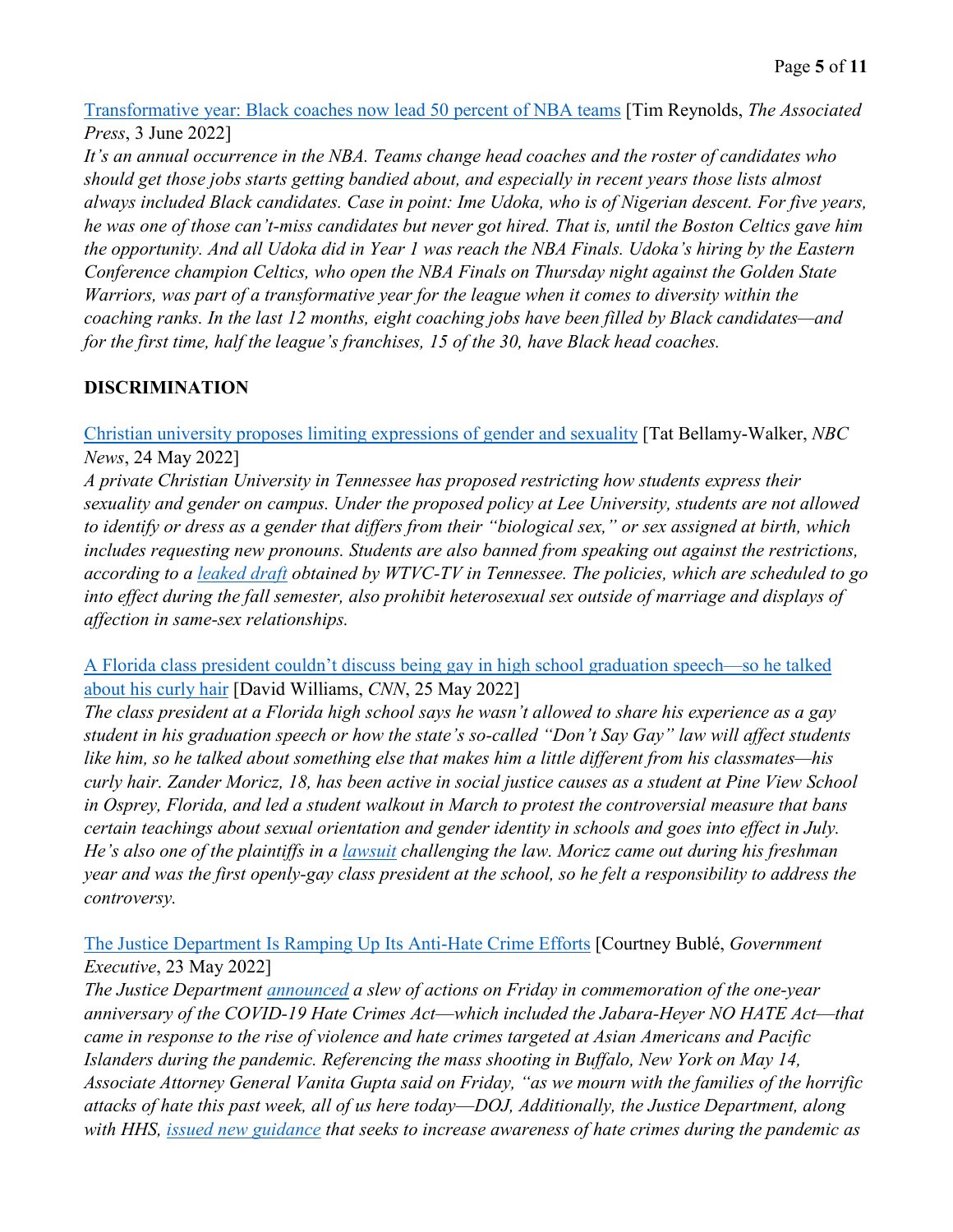*well as released \$10 million in grant solicitations for new programs to address hate crimes and incidents. This builds on efforts Justice has taken over the past year such as launching the National Anti-Hate Crimes Campaign led by the FBI; assigning at least one assistant U.S. Attorney to be a civil rights coordinator in every U.S. Attorneys' Office; and "vigorously investigating and prosecuting hate crimes," said a press release from the department.* 

#### [Utah families sue over transgender sports ban](https://thehill.com/news/state-watch/3510597-utah-families-sue-over-transgender-sports-ban/) [Natalie Prieb, *The Hill*, 3 June 2022]

*Two Utah families this week filed a lawsuit against the state over a law that prohibits transgender girls from participating in school sports that correspond with their gender identity. The lawsuit, which was filed in the Third Judicial District Court for Salt Lake County, was filed on behalf of a 16-year-old who wants to play on her school's girls' volleyball team and 13-year-old who wants to play on her school's girls' swim team, respectively. The families of the girls say that the state law "stigmatizes and discriminates" against the girls, "denies them equal opportunities" and "subjects them to serious adverse effects on their physical and mental health." The lawsuit requests that the court deem the law unconstitutional and block it from going into effect.* 

#### **DIVERSITY**

[Energy Issues \\$40 Million to Provide STEM Training for Historically Underrepresented Groups](https://www.nextgov.com/emerging-tech/2022/05/energy-issues-40-million-provide-stem-training-historically-underrepresented-groups/367385/) [Frank Konkel, *NextGov*, 25 May 2022]

*The Energy Department Wednesday announced \$40 million in funding toward research opportunities to historically underrepresented groups in science, technology, education and math, or STEM, fields. The funding will be used by historically Black colleges and universities, minority-serving institutions and other select institutions in an effort to "diversify American leadership in the physical and climate sciences" through a variety of internships, training programs and mentorship opportunities, according to the Energy Department. "Leveraging the full potential of American expertise to tackle our biggest challenges will require a diverse, equitable, and broad research community that includes the brilliant voices and minds of historically unrepresented groups," Secretary of Energy Jennifer Granholm said in a statement. "This investment will provide hands-on experience to our nation's future scientists to unlock the climate solutions that hold the key to a safer and cleaner future for all Americans."* 

#### [Is the Security Clearance Process Keeping Diverse Candidates from Fed Jobs?](https://www.govexec.com/workforce/2022/05/security-clearance-diverse-candidates-fed-jobs/367444/) [Lindy Kyzer, *Government Executive*, 31 May 2022]

*There are many paths to a national security career but virtually all of them entail the need to fill out some form of 100-plus page questionnaire for national security positions. And while the process is meant to be applied universally (with the same adjudicative guidelines around eligibility to access classified information), as anyone who has applied with multiple agencies knows, there are very human, and very distinct elements to obtaining a security clearance and making the cut as a national security worker. A [2020 GAO report](https://www.gao.gov/products/gao-21-83) on diversity within the intelligence community noted racial and ethnic minorities comprise about 37% of both the federal and civilian workforces, they only amount to about 26% of the intelligence community workforce. Today's diversity and data push comes on the heels of a [2021 RAND report](https://about.clearancejobs.com/hubfs/pdfs/RAND_RRA1201-1.pdf) on the potential for racial bias in the security clearance process. It highlighted the disconnect between current EEOC regulations and the security clearance process, which requires individuals to reveal information well outside of the scope of what would generally be asked in a standard interview.*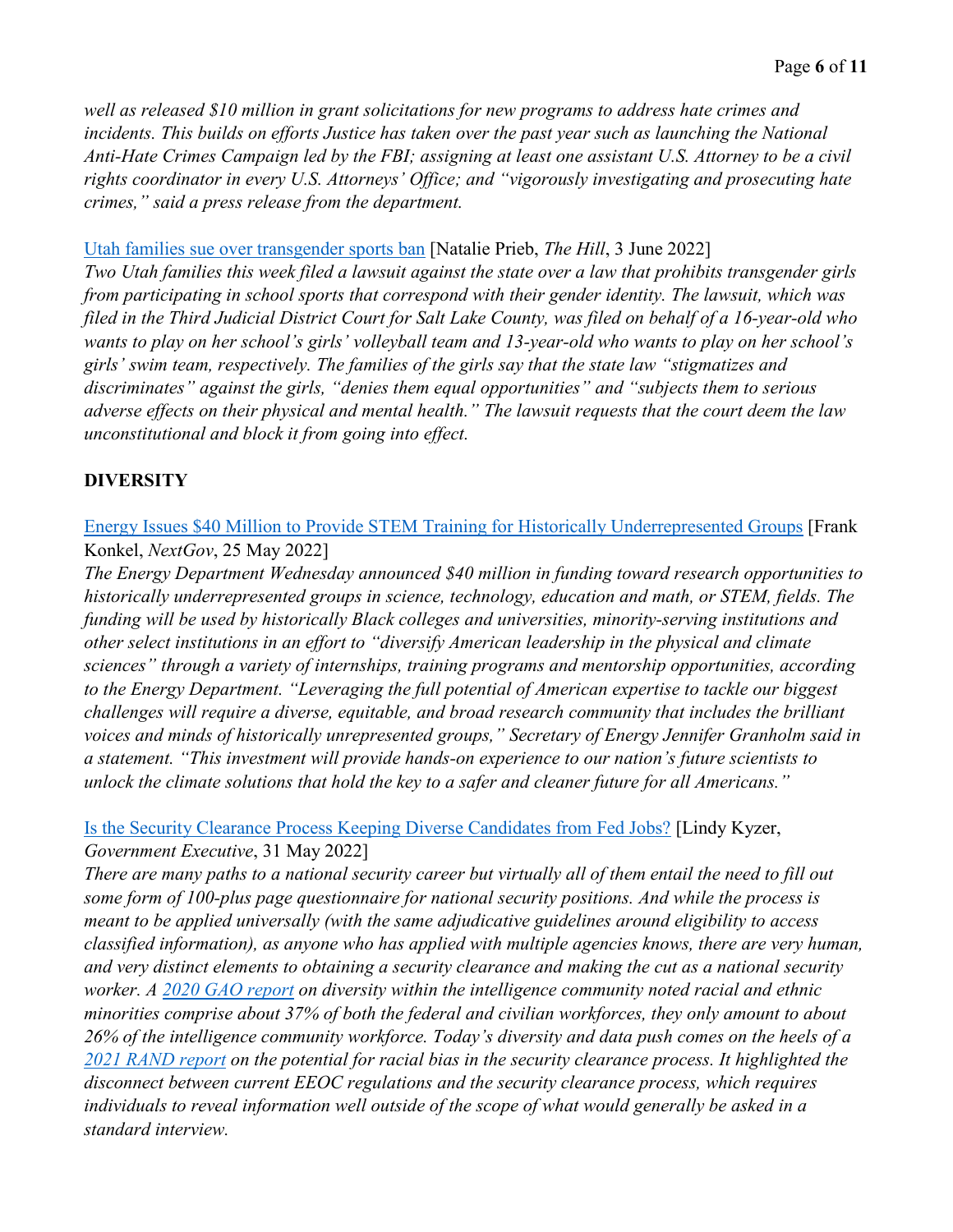[U.S., Jordanian female aviators partner in excellence](https://www.af.mil/News/Article-Display/Article/3048131/us-jordanian-female-aviators-partner-in-excellence/) [Capt. Monique Roux, *Ninth Air Force Public Affairs*, 1 June 2022]

*The U.S. and Royal Jordanian Air Forces are partnering to celebrate women in aviation. This partnership, launched in September 2021 between the U.S. Air Force and RJAF, focuses on empowering women in aviation as a way to cultivate and strengthen relationships. For the RJAF, these are the first women aviators who are growing into their roles as leaders. "This program is a fantastic opportunity to highlight the U.S. and RJAF commitment to supporting female aviators," said Lt. Col. Jennifer Pruitt, 26th Expeditionary Rescue Squadron commander and HC-130J Combat King II pilot. "The RJAF women are trailblazers, and they are paving the way for future female aviators. It was an honor to meet them." Inspiring and empowering women in aviation is a shared goal for the U.S. and Jordanian Air Forces and this program offers unique opportunities to encourage excellence in their female aviators.* 

## **EXTREMISM**

[Buffalo supermarket gunman indicted on terror, hate charge](https://apnews.com/article/buffalo-supermarket-shooting-politics-shootings-indictments-1ce595dbd268f0d6550c2dee2652b38e) [Carolyn Thompson, *The Associated Press*, 1 June 2022]

*The White 18-year-old man accused of fatally shooting 10 Black people at a Buffalo supermarket was charged Wednesday by a grand jury with domestic terrorism motivated by hate and 10 counts of firstdegree murder. The 25-count indictment also contains charges of murder and attempted murder as a hate crime and weapons possession. Gendron had previously been charged with first-degree murder in the shooting, which also injured three people. He has pleaded not guilty. Prosecutors told a judge May 20 the grand jury had voted to indict Gendron but did not disclose charges, saying proceedings were ongoing. The domestic terrorism charge accuses Gendron of killing "because of the perceived race and/or color" of his victims.* 

[Former U.S. Army reservist found guilty in Jan. 6 riot](https://apnews.com/article/capitol-siege-biden-us-army-congress-25a72dea54a57bce5a5b12ebafd96a56) [*The Associated Press*, 27 May 2022] *A former U.S. Army reservist described by prosecutors as a Nazi sympathizer was convicted Friday of storming the U.S. Capitol to obstruct Congress from certifying President Joe Biden's 2020 electoral victory. [Timothy] Hale-Cussanelli took the stand in his defense and claimed he didn't know that Congress met at the Capitol building. Hale-Cusanelli's trial was the fifth before a jury and the seventh overall for a Capitol riot case. The first four juries unanimously convicted the riot defendants of all charges. Prosecutors said Hale-Cusanelli openly espoused White supremacist and antisemitic ideology and wore an Adolf Hitler-style mustache to work. Hale-Cusanelli had a "secret" security clearance for his job as a security contractor at Naval Weapons Station Earle in Colts Neck, New Jersey.* 

## **INTERNATIONAL**

## [The indigenous Australians few know](https://www.bbc.com/travel/article/20220531-the-indigenous-australians-few-know) [Sarah Reid, *BBC News*, 1 June 2022]

*Torres Strait Islander people have a rich cultural identity unique to that of Aboriginal Australians, yet few travelers will have heard of them. Known as "Waiben" to the Kaurareg people of the Inner (or Southern) Islands—which is one of five island clusters represented by the five-pointed star of the Torres Strait Islander flag—TI is the most accessible place to experience Torres Strait Islander culture in its birthplace. Of Melanesian descent, Torres Strait Islander people have a long history of trading with the people of Papua New Guinea and the Aboriginal communities of Cape York. But they have cultural and*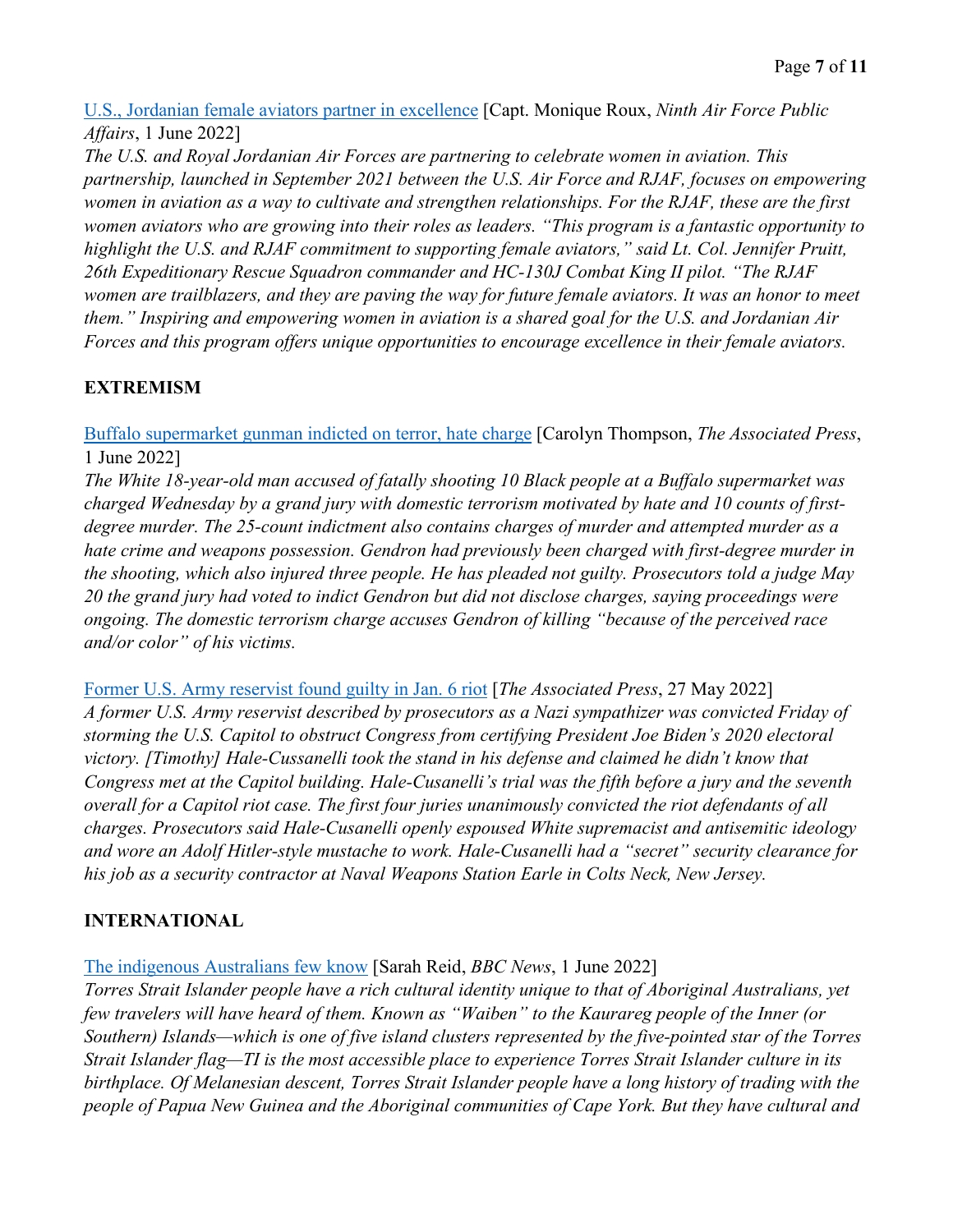*linguistic traditions of their own, which vary between each island group and the 18 indigenous communities within them.*

[Pride month: Kuwait criticises U.S. embassy over pro-LGBT tweets](https://www.bbc.com/news/world-middle-east-61678929) [Leo Sands, *BBC News*, 2 June 2022]

*Kuwait has summoned a top U.S. diplomat in protest over tweets from the American embassy supporting LGBT rights, its foreign ministry says. U.S. officials there had posted a rainbow flag and message of solidarity from President Joe Biden for Pride month. But Kuwait officials criticised the embassy for "supporting homosexuality" and demanded it didn't happen again. According to its statement, the Foreign Ministry ordered the embassy to respect Kuwaiti laws and "not to publish such tweets". Rights for LGBT people are severely restricted in Kuwait and it is illegal there for men to be gay. Rights for LGBT people are extremely limited in socially conservative Kuwait—one of 69 countries in the world where being gay is criminalised.* 

[Sex crime allegations in Canadian military should be investigated externally, report says](https://www.reuters.com/world/americas/sex-crime-allegations-canadian-military-should-be-investigated-externally-report-2022-05-30/) [Ismail Shakil, *Reuters*, 30 May 2022]

*Allegations of sex crimes in the Canadian military should be investigated externally by civilian authorities and the armed forces should establish clear targets for the promotion of women, a former supreme court justice said in a report released Monday. Former justice Louise Arbour, who was tasked last year with leading a probe into military harassment and sexual misconduct claims in the Canadian Armed Forces (CAF), laid out 48 recommendations aimed at changing the culture inside the military. Another scathing report released last month by a four-member advisory panel found the leaders of Canada's military had failed to address systemic racism and discrimination over the past two decades and that had harmed national security.* 

Ukraine's "unicorn" [LGBTQ soldiers head for war](https://www.reuters.com/world/europe/ukraines-unicorn-lgbtq-soldiers-head-war-2022-05-31/) [Horaci Garcia, *Reuters*, 31 May 2022]

*As volunteer fighters Oleksandr Zhuhan and Antonina Romanova pack for a return to active duty, they contemplate the unicorn insignia that gives their uniform a rare distinction—a symbol of their status as an LGBTQ couple who are Ukrainian soldiers. Members of Ukraine's LGBTQ community who sign up for the war have taken to sewing the image of the mythical beast into their standard-issue epaulettes just below the national flag. The practice harks back to the 2014 conflict when Russia invaded then annexed the Crimean Peninsula from Ukraine, "when lots of people said there are no gay people in the army," actor, director and drama teacher Zhuhan told Reuters as he and Romanova dressed in their apartment for their second three-month combat rotation. "So they (the lesbian, gay, bisexual, transgender and queer community) chose the unicorn because it is like a fantastic 'non-existent' creature."*

#### **MISCELLANEOUS**

#### [Austin Says DOD Must Increase Efforts to Destigmatize Mental Health Care](https://www.defense.gov/News/News-Stories/Article/Article/3046883/austin-says-dod-must-increase-efforts-to-destigmatize-mental-health-care/) [C. Todd Lopez, *DOD News*, 29 May 2022]

*Both the White House and the Defense Department, said Secretary of Defense Lloyd J. Austin III, have made taking care of military families a priority. Included in that "sacred obligation," he said, is an increased commitment to providing support to families who have lost a service member and destigmatizing mental health care. Austin spoke May 28 during the National Military Survivor Seminar and Good Grief Camp's banquet in Arlington, Virginia. The 28th annual event was sponsored by the*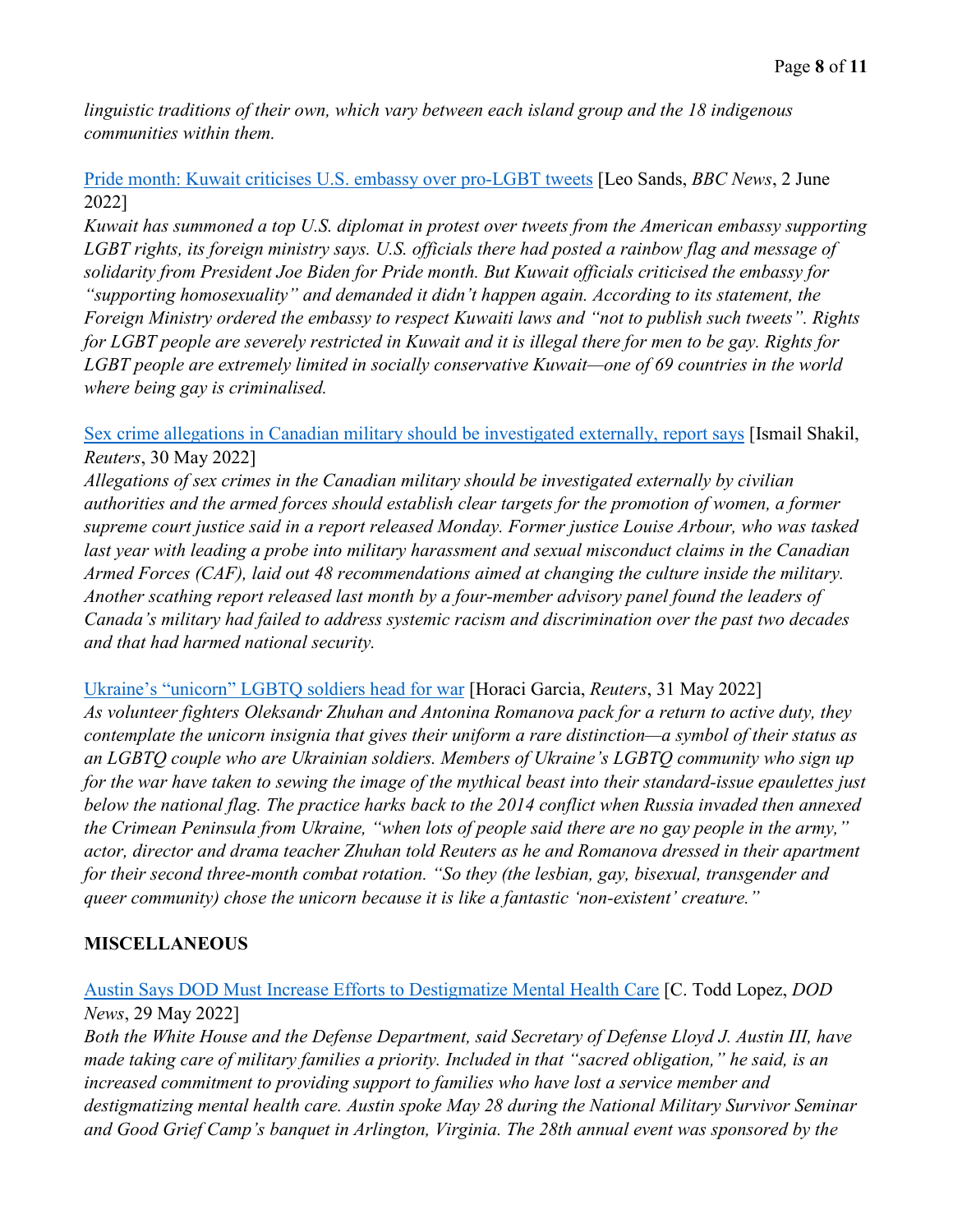*Tragedy Assistance Program for Survivors. The secretary explained some of the challenges faced by military families and their loved ones who serve—all challenges DOD can help with; one challenge involves mental health care.*

## **RACISM**

[California details racist past in slave reparations report](https://apnews.com/article/california-race-and-ethnicity-san-francisco-voter-registration-0cb66f61c4b9f0136c43a17408720d98) [Janie Har, *The Associated Press*, 1 June 2022] *The slavery reparations movement hit a watershed moment Wednesday with the release of an exhaustive report detailing California's role in perpetuating discrimination against African Americans, a major step toward educating the public and setting the stage for an official government apology and case for financial restitution. The [500-page document](https://oag.ca.gov/ab3121/reports) lays out the harms suffered by descendants of enslaved people long after slavery was abolished in the 19th century, through discriminatory laws and actions in all facets of life, from housing and education to employment and the legal system. "Four hundred years of discrimination has resulted in an enormous and persistent wealth gap between Black and White Americans," according to the interim report of the California Task Force to Study and Develop Reparation Proposals for African Americans.* 

[Only 3% of reported attacks on Asian Americans led to hate crime convictions, new report says](https://www.nbcnews.com/news/asian-america/only-3-reported-attacks-asian-americans-led-hate-crime-convictions-new-rcna31618) [Tat Bellamy-Walker, *NBC News*, 3 June 2022]

*Only 3 percent of anti-Asian attacks in New York City resulted in a hate crime conviction, according to a report released this week by the Asian American Bar Association of New York. The [report,](https://cdn.ymaws.com/www.aabany.org/resource/resmgr/aavtf/Endless_Tide_Report_2022_FIN.pdf) "Endless Tide: The continuing struggle to overcome anti-Asian hate in New York," shows that only seven out of 233 anti-Asian attacks reported last year led to a guilty plea to a hate crime. The report also found that Asian American women were victims in more than half of the attacks, which most commonly included assault, and affected individuals between the ages of 20 and 49. In light of the findings, the association is calling for officials to improve the collection of public hate crime data, remove barriers to reporting hate incidents, education, bail reform, develop anti-bias programming and make changes to hate crime legislation.*

## **SEXISM**

#### [Pay for female CEOs rose 26% in 2021, but ranks remain small](https://apnews.com/article/women-ceo-pay-a8111069248c34a3d03549132d6210f0) [Mae Anderson, *The Associated Press*, 26 May 2022]

*Pay packages for the women who run S&P 500 companies jumped in 2021 as the economy recovered and stock prices and profits soared. Median pay for the women occupying the corner office rose to nearly \$16 million, according to the annual survey done by Equilar for The Associated Press. Still, experts say there's much more to be done to improve gender diversity in the corporate ranks and close the pay gap between men and women. Jane Stevenson, vice chair, Board & CEO Services at organizational consulting firm Korn Ferry said while it is good that women CEOs' pay rose, there is still a lot to be done. "I think the danger is to look at those cases of CEOs making more their peers and see a message about the pay gap being closed—it's not," she said.* 

[Pay Transparency Laws Raise Women's Salaries \(And Slightly Lower Men's\)](https://www.pewtrusts.org/en/research-and-analysis/blogs/stateline/2022/05/26/pay-transparency-laws-raise-womens-salaries-and-slightly-lower-mens) [Elaine S. Povich, *Stateline Daily*, 26 May 2022]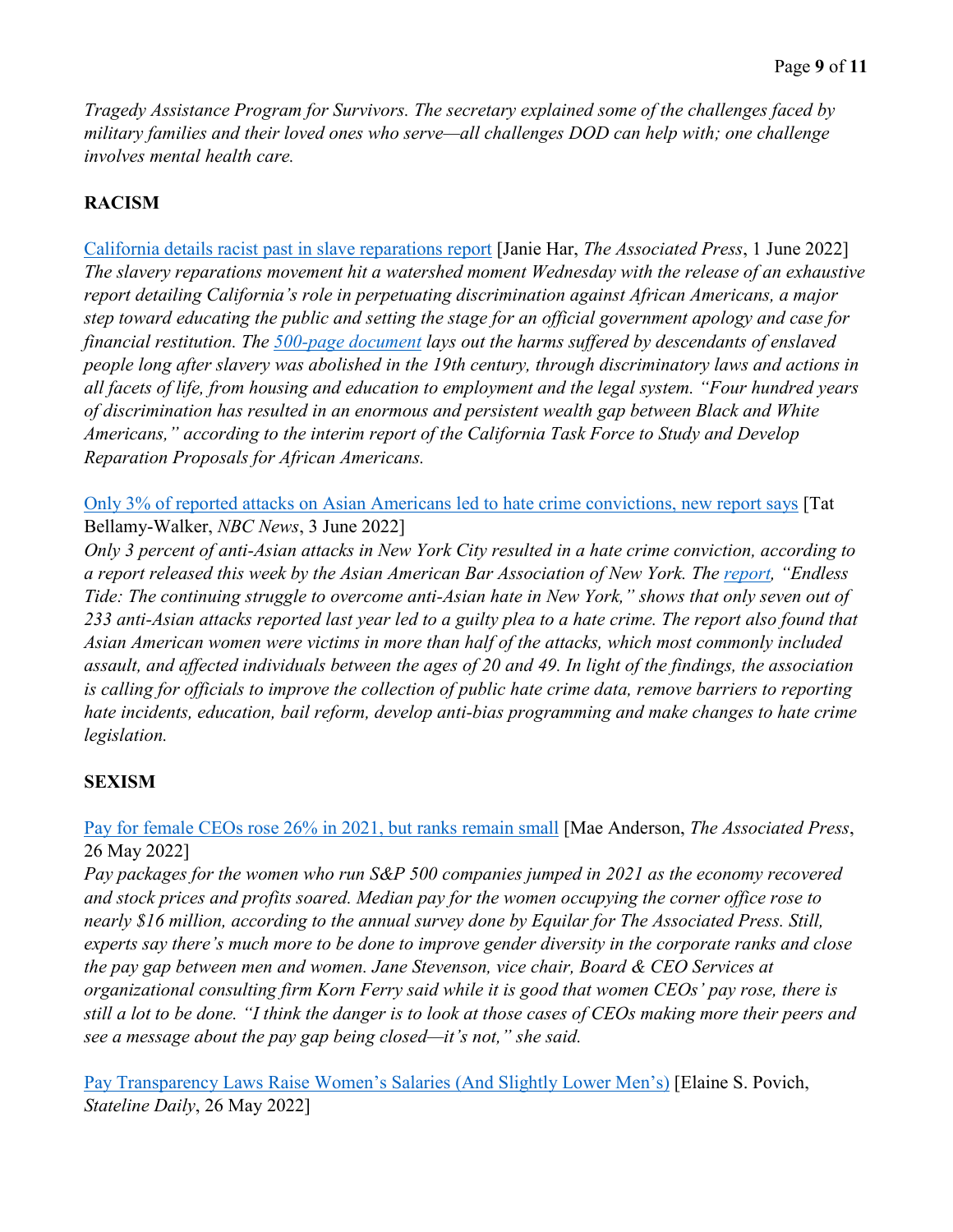*The bestselling 2016 book "Hidden Figures," later adapted into a popular film, told the story of Black female mathematicians who played an essential role in the U.S. space program in the 1950s and 1960s, but who faced racial discrimination and were paid less than their male counterparts. The gender pay gap existed before the era portrayed in the book and film, and it persists today, though it has narrowed in recent years. In 2019, the national median salary for women working full time was \$43,394, compared with \$53,544 for men, according to the U.S. Census Bureau's American Community Survey. Studies show that salary transparency—coupled with laws prohibiting companies from asking an applicant about their current or previous pay—can narrow the gender pay gap. But research also shows that salary transparency tends to lower men's salaries even as it raises those of women—and might lower salaries overall.* 

## **SEXUAL ASSAULT/HARASSMENT**

[Marine vet pleads guilty to cyberstalking, "sextortion" while on active duty](https://www.militarytimes.com/news/your-marine-corps/2022/06/01/marine-veteran-pleads-guilty-to-cyberstalking-sextortion-while-on-active-duty/) [Todd South, *Military Times*, 1 June 2022]

*A 25-year-old Marine veteran pleaded guilty Friday to charges he cyberstalked multiple women over at least three years in a "sextortion" campaign while on active duty. Johao Miguel Chavarri faces up to five years in prison on each of the three counts of cyberstalking and is scheduled for sentencing on Sept. 15 in U.S. District Court for the Central District of California. Chavarri, who had used the alias 'Michael Frito,' had "stalked, harassed and threatened women," Marine Corps Times had reported in February, mostly from his hometown of Torrance, California, while serving, according to court documents.* 

[Report alleges Southern Baptist Convention systemically silenced abuse victims](https://www.texasstandard.org/stories/report-alleges-southern-baptist-convention-systemically-silenced-abuse-victims/) [Alexandra Hart, *Texas Standard Public Radio*, 24 May 2022]

*Leaders of the Southern Baptist Convention's executive committee were meeting Tuesday to discuss the findings of a [400-page report](https://www.houstonchronicle.com/news/investigations/article/Bombshell-400-page-report-finds-Southern-Baptist-17190816.php) from an independent investigation into allegations that the Convention routinely silenced survivors of alleged sexual abuse within congregations. The report covers 20 years of sexual abuse allegations against the church and how the church handled—or mishandled—abuse claims: suppressing reports, resisting reforms and, in many cases, the report says, belittling victims and their families. Church members demanded a third-party investigation after an explosive 2019 report by the Houston Chronicle and the San Antonio Express-News revealed nearly 400 members of the denomination in leadership positions, from youth pastors to ministers, had pleaded guilty or been convicted of sex crimes against more than 700 people since 1998.* 

## **SUICIDE**

[Army locked public report after story on overdue suicide regulation](https://www.armytimes.com/news/your-army/2022/05/27/army-locked-public-report-after-story-on-overdue-suicide-regulation/) [Davis Winkie, *Army Times*, 27 May 2022]

*The Army blocked public access to a report on the status of forthcoming publications after Army Times referenced the report in an April 1 story on how the service has failed to publish a long-awaited regulation that will coordinate its suicide prevention programs. The service initially announced it would create a dedicated suicide prevention regulation in 2020. In September 2021, the Army said it would publish that fall. Then, in November 2021, the Army said it would come "in the first quarter of 2022." But less than a week after the April 1 story, the Army moved the publication status report to a website*